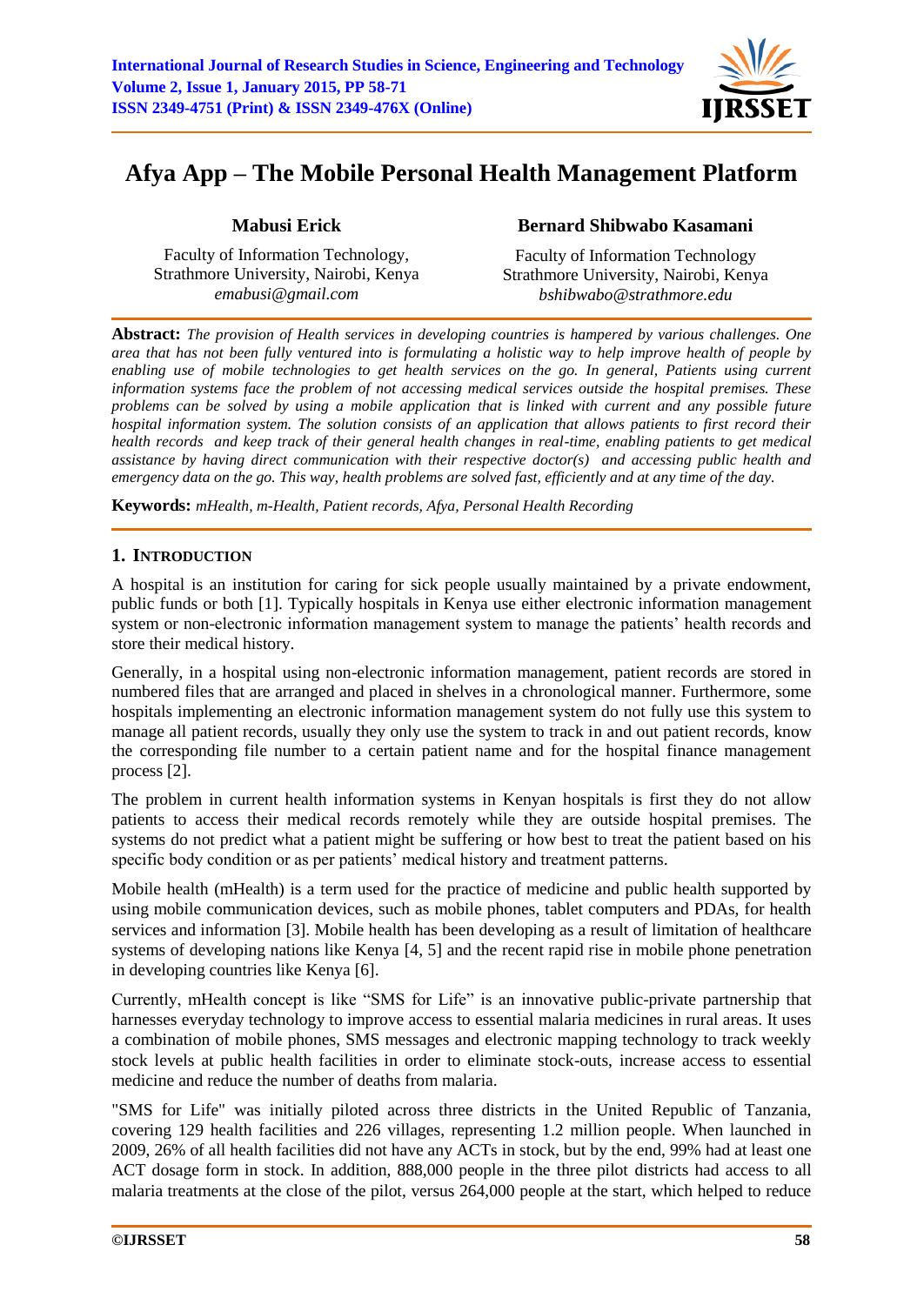the number of deaths from malaria. Figure 1 shows a clinic where "SMS for Life" is being implemented.



**Fig1.** *Malaria Clinic helped by SMS for Life program that uses cell phones to efficiently deliver malaria vaccine* 

According to the analyst firm Berg Insight, around 2.8 million patients worldwide were using a home monitoring service based on equipment with integrated connectivity at the end of 2012. Patients are not able to get medical services outside hospital premises and the information systems used in hospitals are limited to interpreting patterns in medical records of patients. There is need to enable patients to record and access their hospital health records from anywhere there are. Also there needs to be a way to notify patients early on health patterns that may lead to serious health problem(s) or death before the problem occurs.

This project set out to develop a mobile personal health management application. The application supports patients and general individuals track and manage their health and health related issues outside hospital premises which can also link with both existing and new hospital systems. Moreover, the mobile application supports individuals maintain good health hence improve their productivity in all aspects of their livelihood.

## **2. REVIEW OF RELATED LITERATURE**

#### **2.1.The Kenya Health Sector Situation**

#### *2.1.1. General Situation Analysis*

Life expectancy (LE) at birth in Kenya reduced to a low of 45.2 years during the 1994-2010 policy period, but was estimated to have risen up to 60 years by 2009 - a tendency that was reflected across all age groups [4,5].

About 52 per cent of Kenya's population have access to basic health services within 5 km, Access to basic Primary Health Care (PHC) and referral services however, still remains a significant challenge. Significant disparities in service availability exist between rural and urban areas and in hard to reach areas [4, 5].

Mortality rates remains high. The main causes of deaths include: HIV/AIDS (29.3%), perinatal conditions (9.0%), lower respiratory infections (8.1%), Tuberculosis (TB) (6.3%), diarrhoea (6.0%) and malaria at (5.8%) among others. The other causes of death include cerebrovascular diseases, ischaemic heart disease, road traffic accidents and violence [4, 5].

In 2012, there was 105, 369 registered medical personnel with a ratio of 259 per 100,000 persons. However, distribution of human resource for health remains skewed. The ASALs remain the most disadvantaged in the provision of health services especially, the distribution of health facilities and availability of health personnel. Throughout the country, some categories of health workers are more concentrated in urban and private sector services [4, 5].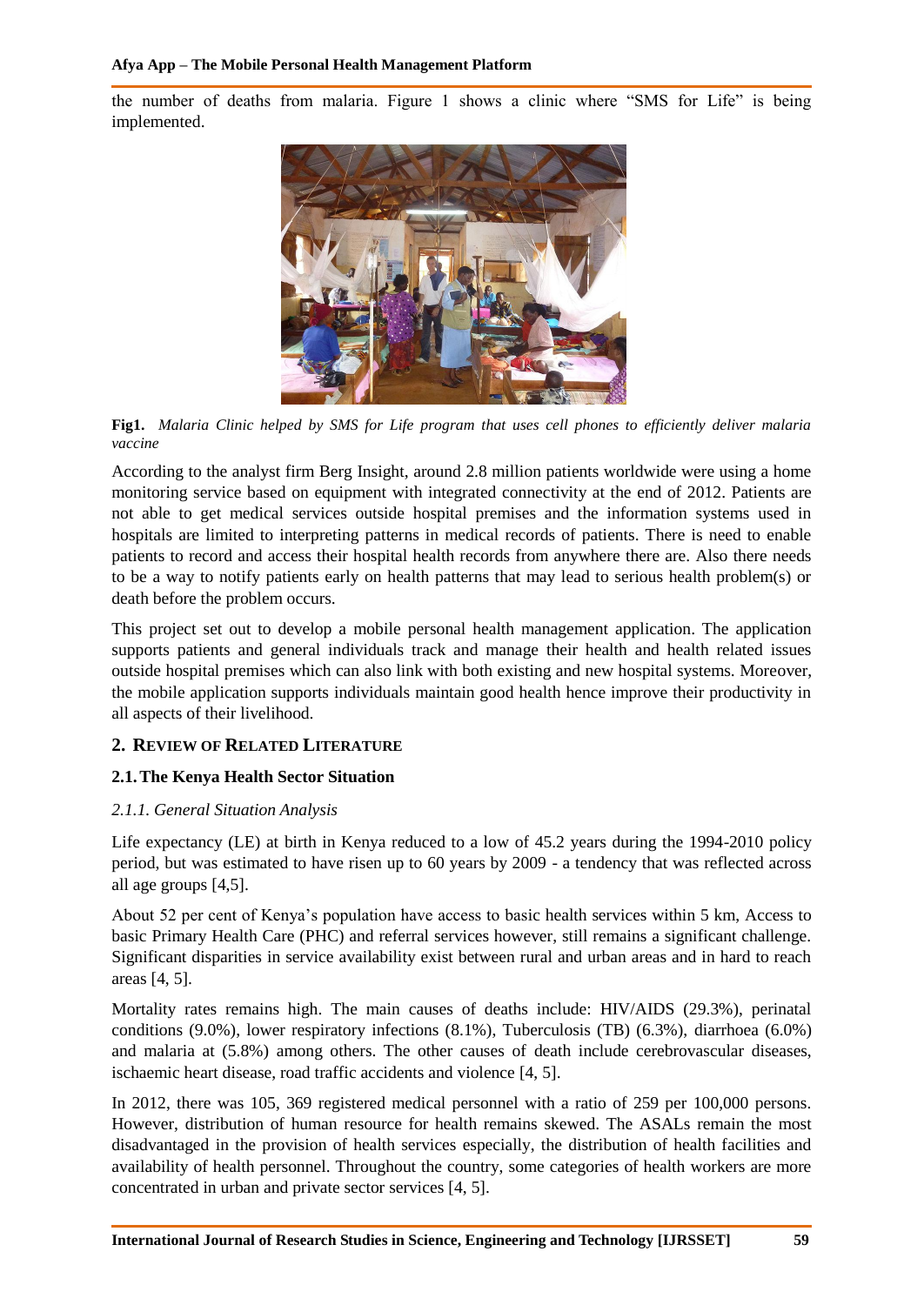The country spends approximately 5.4 per cent of GDP on health accounting for 4.6 per cent of government expenditures. This however remains below the Abuja target of 15 per cent. The private sector remains an important stakeholder for health and the government is increasingly promoting Public Private Partnership (PPP). Private sector financing accounts for 37 per cent of total health spending in the country. 80 per cent of the population remains largely uninsured. The total membership for National Health Insurance Fund (NHIF) is currently 3.33 million with the formal sector having 2.45 million and the informal sector 0.88 million [4, 5].

Table 1 shows the leading causes of deaths, and disabilities in Kenya [4, 5]. There are different types of games of many variations that come into play. Examples include: Puzzles, mazes, fantasy/adventure and simulation games. Some games require physical skill and strategy, while others are games of chance. Some are board or adventure game, while others involve simulation involving real events or fantasy. However, no evidence supports a greater therapeutic or educational effect in either situation.

#### **Table1.** *Leading causes of death disabilities in Kenya*

| <b>Rank</b>      | Disease or injury                            | Percentage of total deaths |
|------------------|----------------------------------------------|----------------------------|
| ı                | <b>HIV</b>                                   | 29.3                       |
| 2                | Conditions arising during prenatal<br>period | 9.0                        |
| 3                | Lower respiratory infections                 | 8.1                        |
| 4                | <b>Tuberculosis</b>                          | 6.3                        |
| 5                | Diarrheal diseases                           | 6.0                        |
| 6                | Malaria                                      | 5.8                        |
| 7                | Cerebrovascular disease                      | 3.3                        |
| 8                | Ischemic heart disease                       | 2.8                        |
| $\boldsymbol{9}$ | Road traffic accidents                       | 1.9                        |
| 10               | Violence                                     | 1.6                        |

#### *2.1.2. Challenges*

Some of the main challenges facing Kenya health sector that are targeted for MTP by [4, 5] include the following

- Inadequate requisite infrastructure for comprehensive basic health care (model health facilities) and level 4 health facilities
- Shortage of essential medicines and medical supplies
- Low doctor to population and nurse to population
- Inadequate emergency transportation
- Emergence of drug resistant TB strains
- Prevalence of HIV/AIDS, TB and Malaria
- Increased morbidity and mortality associated with HIV/AIDS
- Rise of cancer; hypertension, heart diseases and diabetes
- Rise in road traffic accidents causing injuries and death
- Micronutrient deficiency disorders for children and under-fives
- Lack or inadequacy of a rapid referral system
- Insufficient facilities to handle immediate maternal cases
- Inadequate rapid and effective maternity services
- Understaffed public health facilities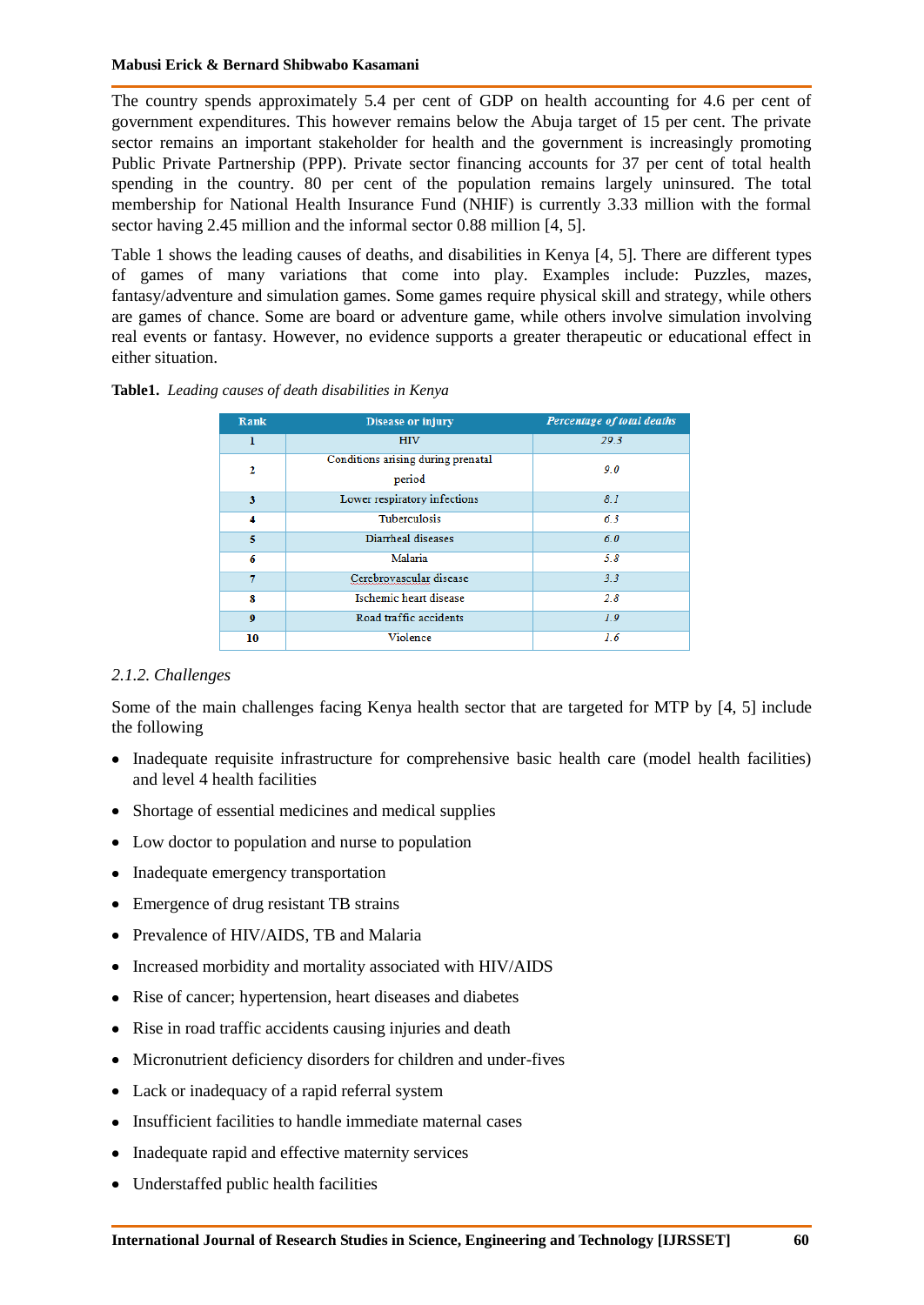- Inequitable distribution of the available human resource coupled with shortages of skill mix
- High cost of health care and financing
- Low coverage of health insurance
- Provision of health services under devolved system
- To show to perform first aid and solutions to other emergency or urgent health (or life) critical situation.

#### *2.1.3. Kenya Health Policy and National Development Agenda*

Kenya has over the years taken important steps aimed at laying a firm foundation to overcome the development obstacles and improve socio-economic status of her citizens including health. The development of Kenya Health Policy Framework (KHPF 1994-2010), launching of Vision 2030, enactment of the Constitution 2010, and fast tracking of actions to achieve the Millennium Development Goals (MDGs) by 2015 are some of the steps [4, 5].

The implementation of KHPF 1994-2010 has led to significant improvement of health indicators such as infectious diseases and child health. The emerging trend of non-communicable diseases is however a threat to the gains made so far. This new health Policy provides the long term intent of government towards attaining its health goals. The Policy aims at consolidating the gains attained so far, while guiding achievement of further health gains in an equitable, responsive and efficient manner. It is envisioned that the ongoing government reforms, together with anticipated sustained economic growth, will facilitate the achievement of the health goals [4, 5].

#### *2.1.4. Kenya Health Policy and National Development Agenda*

Kenya has over the years taken important steps aimed at laying a firm foundation to overcome the development obstacles and improve socio-economic status of her citizens including health. The development of Kenya Health Policy Framework (KHPF 1994-2010), launching of Vision 2030, enactment of the Constitution 2010, and fast tracking of actions to achieve the Millennium Development Goals (MDGs) by 2015 are some of the steps [4, 5].

The Constitution introduces a devolved system of government which would enhance access to services by all Kenyans, especially those in rural and hard to reach areas. The Constitution also singles out health care for specific groups such as children and persons living with disabilities. The underlying determinants of the right to health, such as adequate housing, food, clean safe water, social security and education, are also guaranteed in the Constitution [4, 5].

#### **2.2.Mobile Technology and Service Provisioning**

#### *2.2.1. Mobile Technology Growth In Kenya*

There has been a rapid growth of mobile phone users in Kenya since the year 2000. Mobile-cellular telephone subscriber increased from 127,404 in the end of the year 2000 to 30,731,754 in the end of the year 2012 [6].

### *2.2.2. Kenya Mobile Internet Usage*

In Kenya, 99 percent of Internet connections can be traced from mobile devices. There are 6.5 million Internet subscriptions in total and 6.4 million of those are from mobile devices. It should be noted that this isn't just access via mobile phones, but also Personal Computers via 3G modems. Mobile Web subscriptions are growing at 69 percent year-on-year. In a country where mobile phone subscriptions outnumber fixed lines 107:1, there can be little doubt that the future of web in Kenya is mobile [7].

#### *2.2.3. Windows Phone Usage*

Windows Phone (WP) is an operating system for smart mobile devices like phone and tablets created by Microsoft Inc. a company incorporated in United States of America. As of February 2013 windows phone had 2.6% market share and sold 6.0 Million units [2] including Kenya.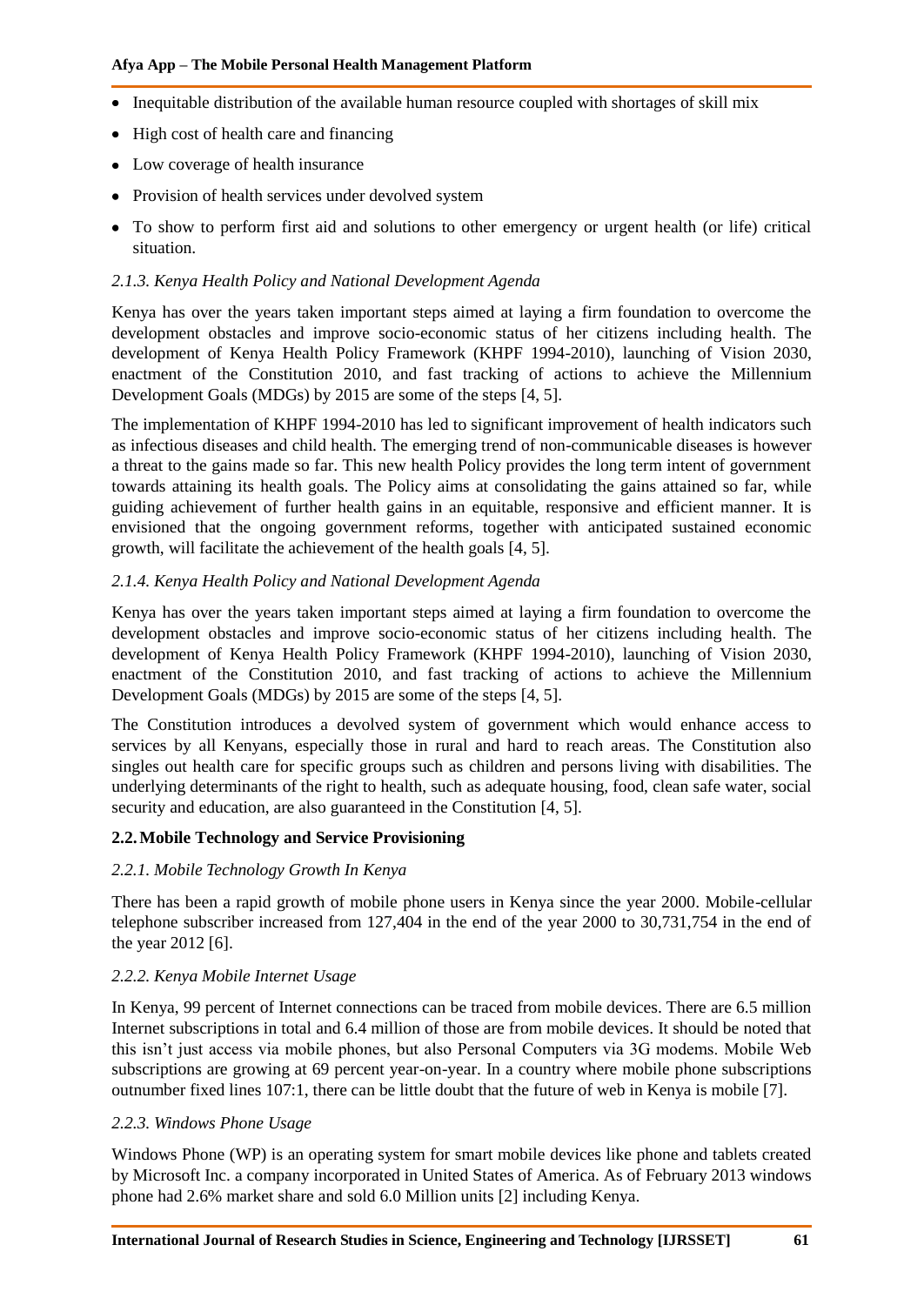#### *2.2.4. Windows App Usage*

[8] Estimates that 1.2 billion people worldwide were using mobile apps at the end of 2012. This is forecast to grow at a 29.8 percent each year, to reach 4.4 billion users by the end of 2017. Furthermore 13% of mobile app users come from Africa and Middle East.

#### **2.3.Health Information Systems**

#### *2.3.1. Health Information System in Kenya*

In 2001 under the APHIA Financing and Sustainability Project team a hospital management information system was built locally and deployed at Chogoria hospital and in part at coast provincial general hospital and Thika district hospital [9]. With better management information and tighter controls, there was more money for better patient care. Moreover, the system was developed by a Kenyan, in Kenya, so is less expensive than anything available internationally.

Another commercially available hospital management system is that developed by Pinnacle systems designed to integrate the different information systems existing in hospitals into one single efficient system solves the problems inherent in a network of multiple programs that are non-compatible with each other. It can integrate almost any type of services, systems, departments, clinic, processes, data and communication that exist in a hospital. Its design can even handle non-medical services or functions like security and maintenance [10].

#### *2.3.2. Challenges and limitations of Health Information Systems*

Some challenges and limitation to implementing of a hospital information system include technical problems like having poorly developed software, poorly implemented of maintained software and private vendor having the source code [11].

Cost for the hardware running information system and cost for service contract are expensive resulting to slow funds availability leading to frequent break down the information system and end user frustrations [11].

Other challenges in implementing of health information system are those related to human resource like frequent replacement of staff in hospitals and having insufficient number of trained staff to perform various tasks [11].

#### *2.3.3. Personal Health Recording (PHR)*

The advancements in healthcare practice, the limitations of the traditional healthcare processes and the need for flexible access to health information, create a continuing demand for electronic health systems (e-health systems) everywhere. In this direction, personal health record (PHR) systems are a new, innovative and constantly evolving area that empowers patients to take more active role in their own health and make informed decisions [12].

According to [13], Personal Health Record (PHR) is a specified re-cord which is implemented in clinical practices and de-signed for a consumer. PHR usually includes data collected from different sources such as from health care providers, pharmacies, insures and the consumer. A typical PHR would provide summarized information about the patient. A PHR typically includes information about medications, allergies, vaccinations, illnesses, laboratory and other test results and surgeries and other procedures.

#### **3. THE PROPOSED HEALTH MANAGEMENT PLATFORM**

#### **3.1.The Way Forward**

In order to develop Afya App to a high quality object oriented application object-oriented analysis and design methodology was used develop Afya App. In an object oriented analysis and design complex software system can be broken down into various objects, combining the data and the functions that operate on the data into a single unit, the object. This form of object decomposition provides a natural way of breaking the problem down into isolated, manageable parts. In many cases, the development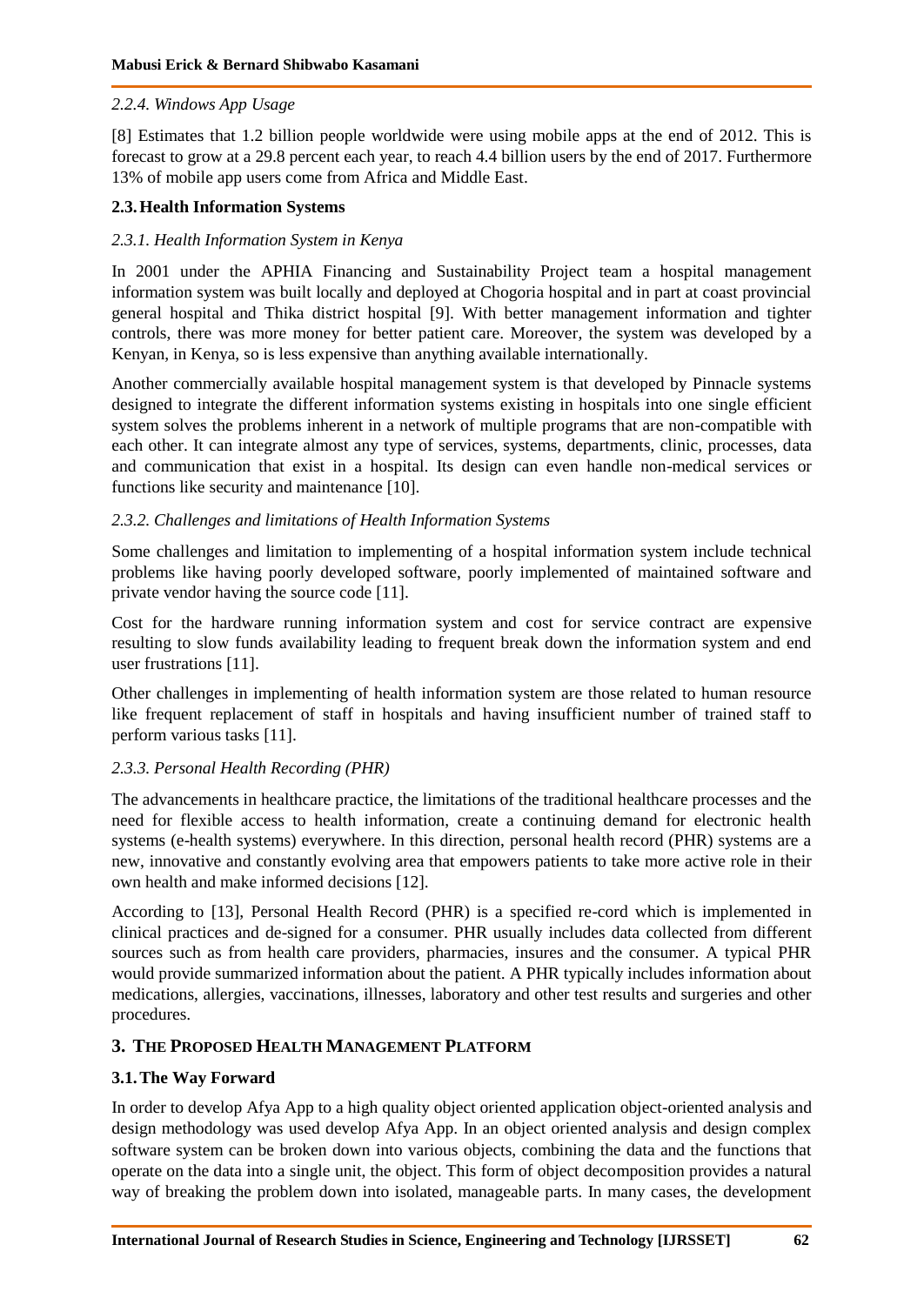effort shifts from writing a new code, to assembling existing objects in new and innovative ways to solve a problem. Thus, object-oriented analysis and design methodology cuts down development time and costs, leading to faster time to market and significant competitive advantage, and enables producing more flexible, modifiable, easily maintainable object-oriented systems [14].

The life cycle of development of object oriented systems development involves three phases which are analysis phase, design phase and implementation phase. Analysis phase is when model of a real world application is developed showing its properties and functional behaviors. Design phase when an analysis model is refines and adopted to the system environment and implementation phase when the design model is implemented using programming language or database management system [14].

## **3.2.Analysis and Design**

### *3.2.1. Functional Requirements*

- To analyze the symptoms of a patient and select the probable disease which the patient is suffering from.
- To schedule notifications for the medication, surgeries appointment and an appointment with a specialist doctor.
- To store and show the medical records, patient specific issues (like allergies and past surgeries) and medical history of the user (patient).
- To show the patients the nearest medical institution and show the details of the services being offered in the institution.
- To identify and calculate charges in different hospitals and services including information of medical insurance supported in the medical institution.
- To identify and suggest insurance services convenient to a specific patient needs.
- To list emergency contacts both public and private to help patients get fast medical support in case of emergency.
- To schedule notifications on daily health tips to the user.
- To show the chemical elements of common food substance and medication, furthermore notify the user if a substance he or she is allergic to is contained inside.
- User to schedule appointment(s) with a doctor or specialist
- Close friends and family members of an admitted patient to be able to know how well the friend of family member is doing respectively.

#### *3.2.2. Non-Functional Requirements*

- Availability of internet connection to update saved data from time to time and give relevant data to the user.
- Accurate and speedy working of mobile phone.
- Accurate saving and retrieving of data especially the medical record.

Afya App uses the Windows. Storage namespace and the System. Linq namespace to store and retrieve medical records and other Afya App data inside the users' phone, in the local isolated storage space for Afya App and therefore there is no formal or structured database or database management system used. This is because Afya app uses the model view view-model (MVVM) architecture suggested in [15] to organize and structure data and the views inside the app.

A user downloads Afya App from Windows Phone Store either directly from a windows phone operating system device or from http://www.windowsphone.com/en-US/store.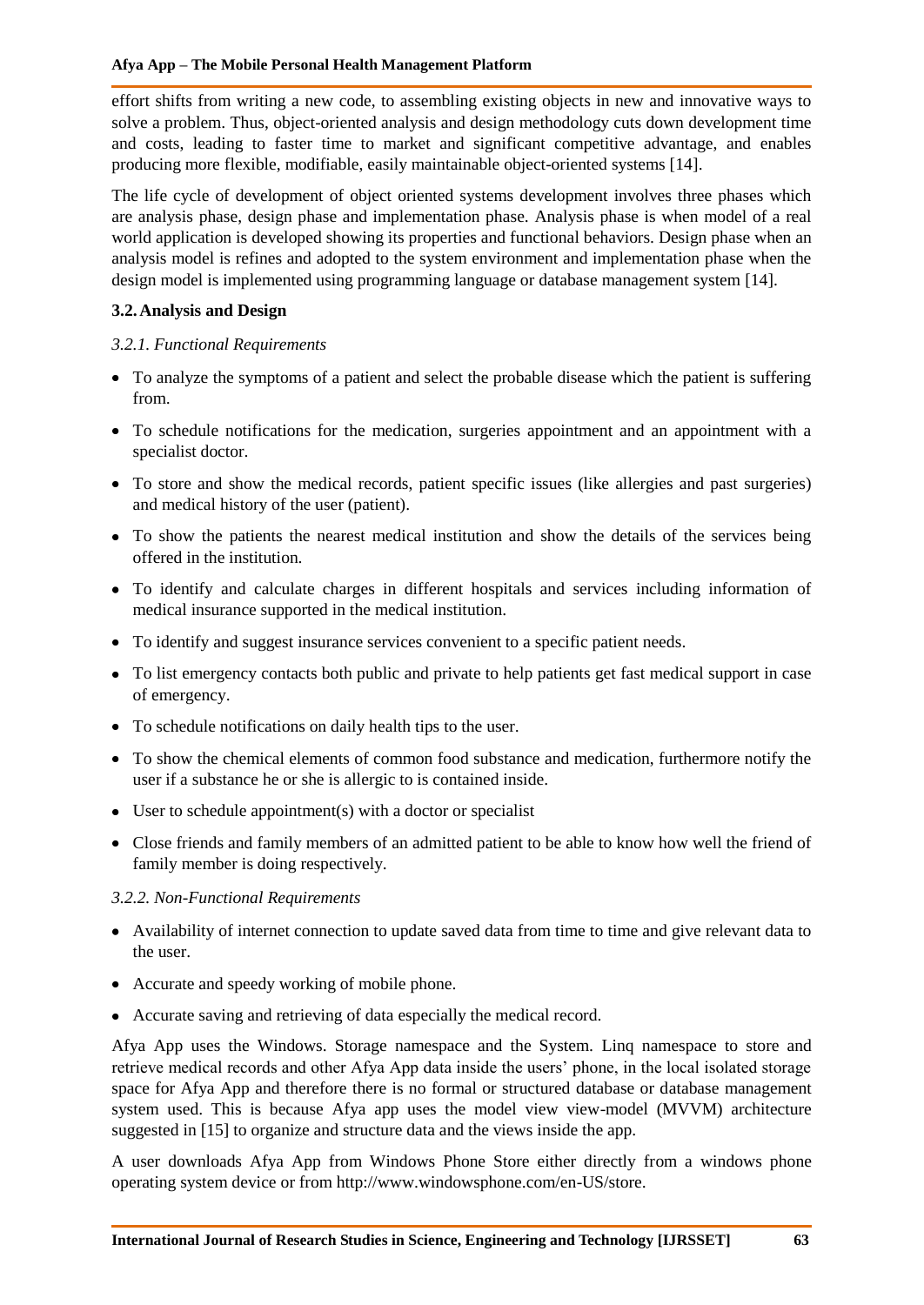On the first opening of the app, the user should be prompted to enter login credentials, sign up for an Afya App account or enter to Afya App patient default mode. Generally there are 2 types of users in Afya App a patient and a doctor.

Users can have more than one login session by using a different account type, therefore allowing doctors to perform their official duties and manage their health using Afya App.

In order for a user to login he or she should have an internet connection. After successful login performing of specific functions may or may not require internet connection depending on the task or settings set by the user. Furthermore on receiving data online, the data is stored locally so that the user can access the data offline when there is no internet connection.

Users may opt to logoff (and leave their data saved or delete), add another user login session or pin lock the app when starting a new session so as to protect their private data. Figure 2 summarizes the operations on a Use case diagram. Figure 3 presents the class diagram for the Afya App application.



**Fig2.** *Afya App Main Use Case Diagram*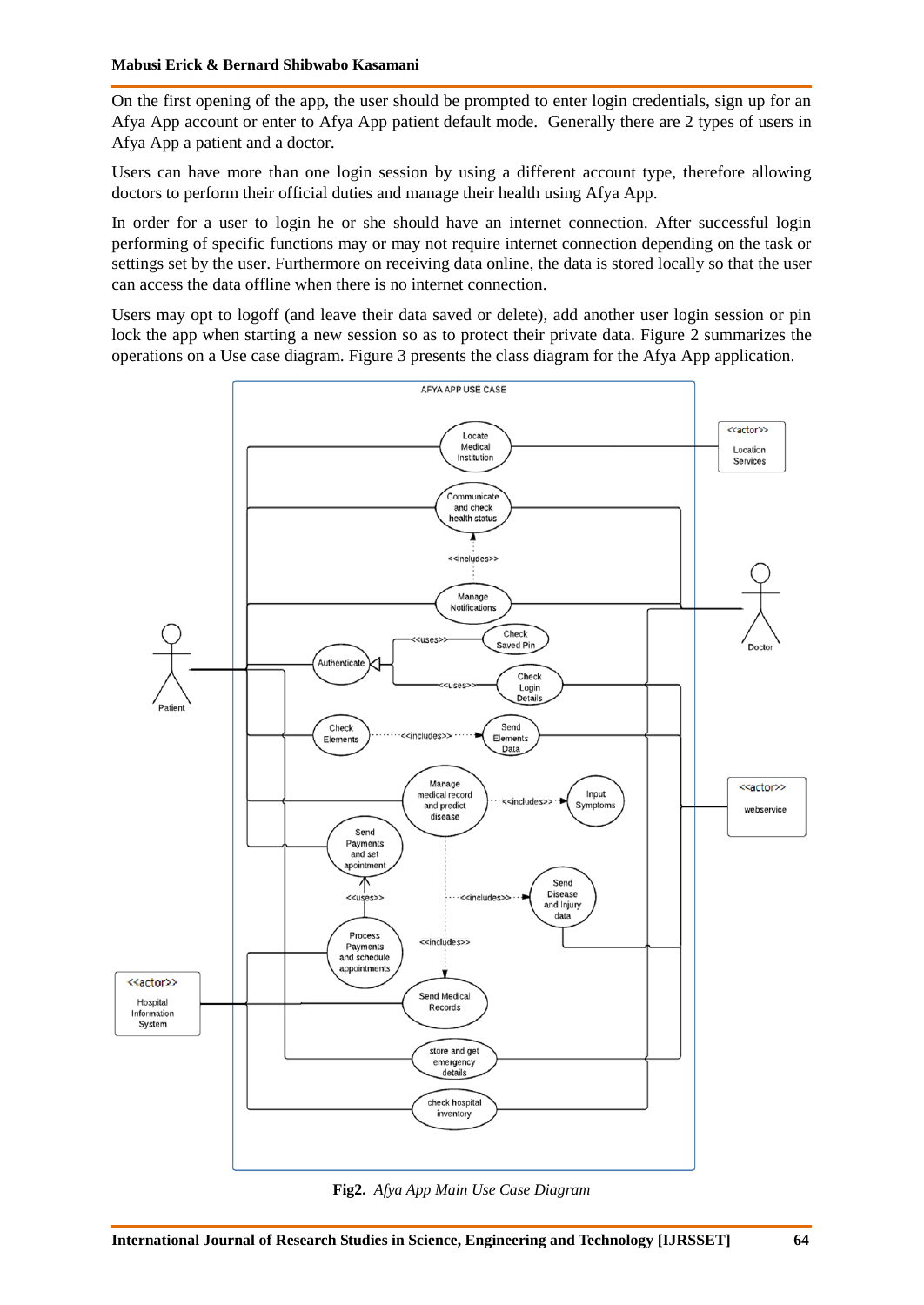



#### **Fig3.** *Afya App Class Diagram*

Afya app has an online database which is used to store and retrieve users' and general health data. A similar physical database is also stored locally on the users' phone. The local database stores user data when there is internet connection and update the online database when there is internet connection.

Afya App online database can be illustrated using the schema diagram presented in Figure 4 Afya App Database Schema.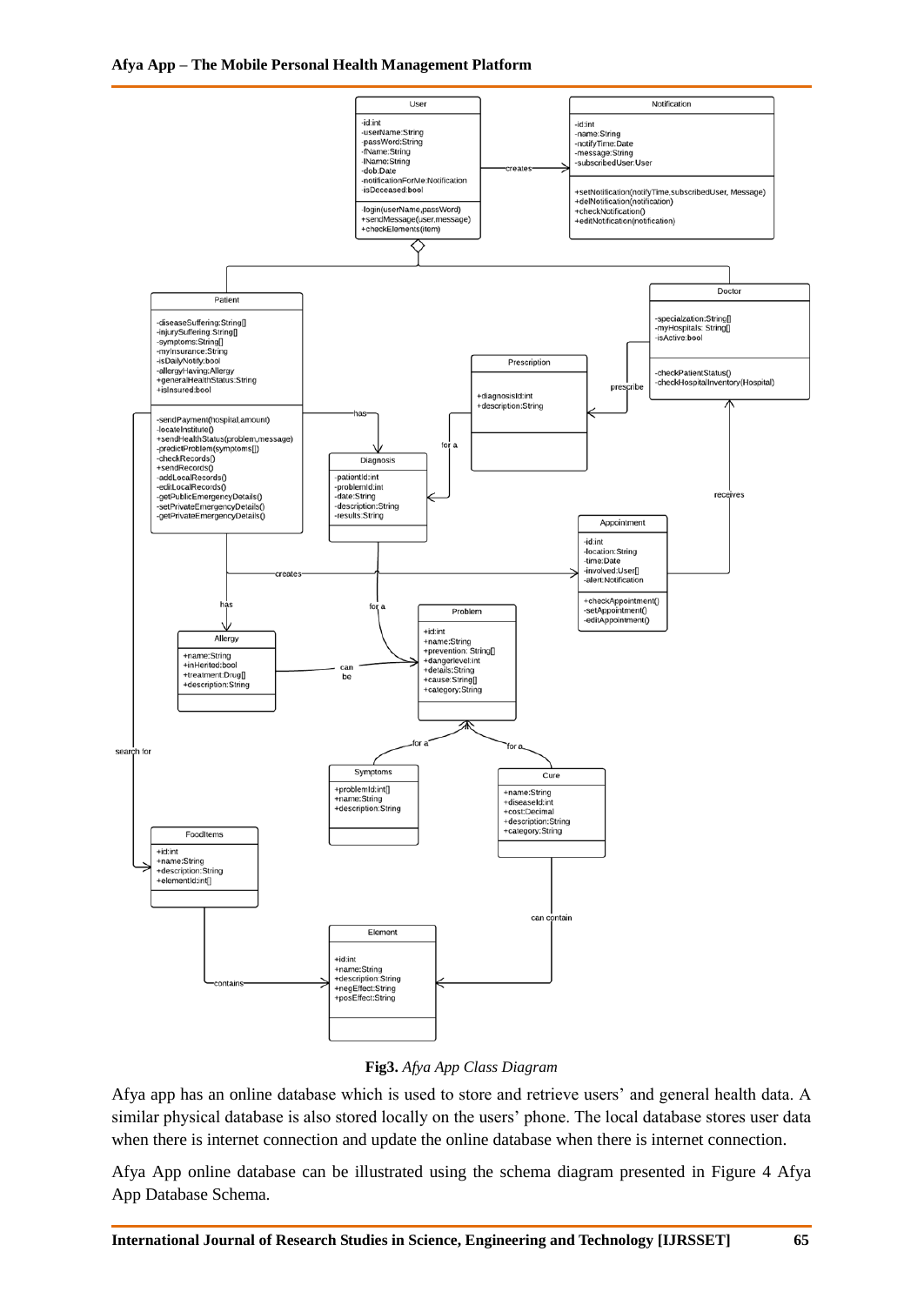

**Fig4.** *Afya App Database Schema*

#### **3.3.Implementation and Testing**

In Afya App has been implemented and tested an windows phone emulator on personal computer running Windows 8.1, on the developer windows phone device and other 2 devices for testing and given to two test users. Figure 5 shows Afya App in testing.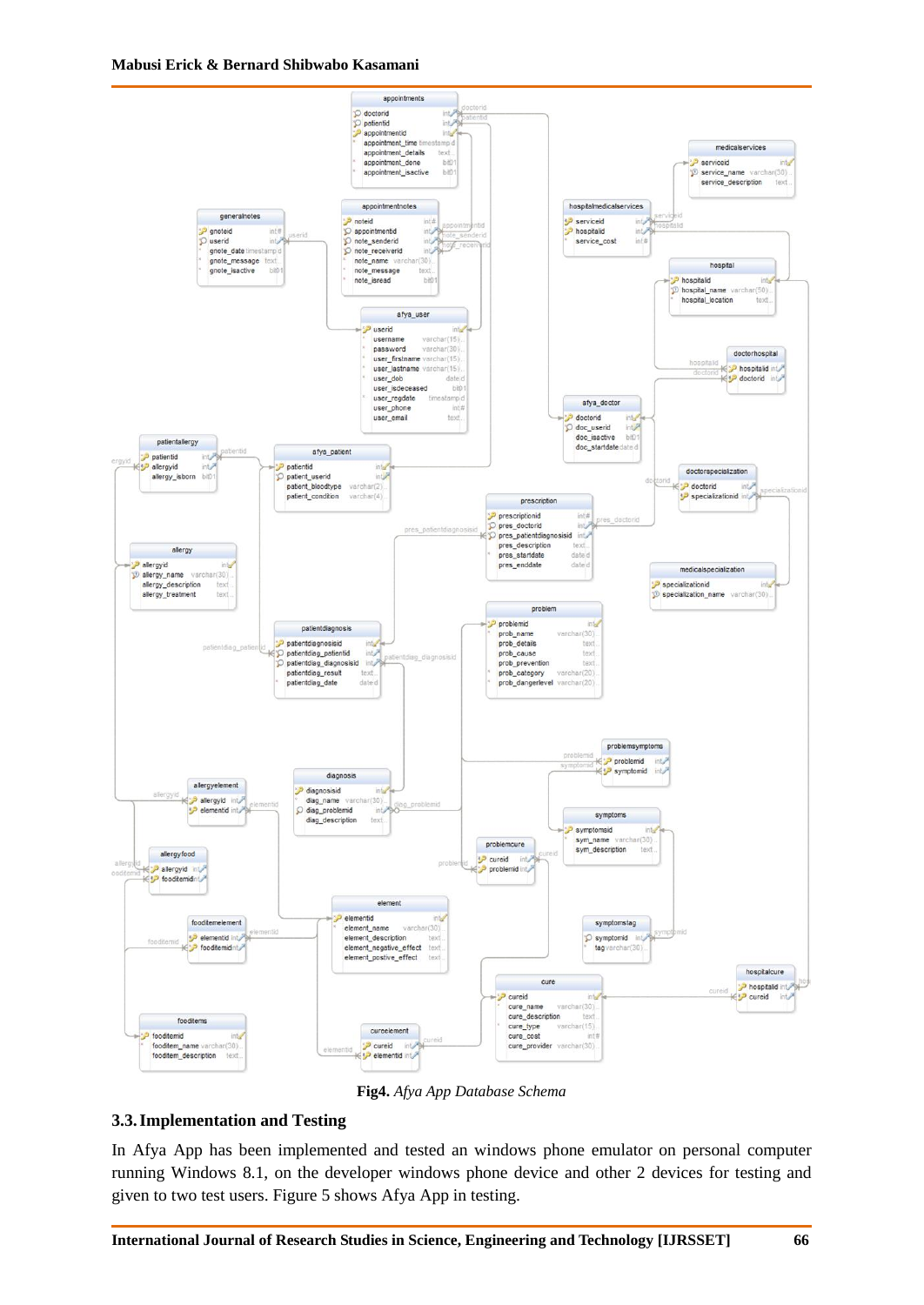

**Fig5.** *Developer Testing Afya*

#### *3.3.1. Installation Testing*

Afya App has been tested in different devices namely Nokia Lumia 820, Nokia Lumia 920 and Huawei Ascend W1 to assure it can be installed correctly and work on any user device. After testing it was vivid that Afya App can be installed correctly on different windows phone devices.

Figure 6 shows Afya App running on a Lumia 925 device and Figure 7 shows Afya App running on Lumia 820 device. Both devices show the user on the navigating on Afya App dashboard page.



**Fig6.** *Afya running on Lumia 925*



**Fig7.** *Afya running on Lumia 820*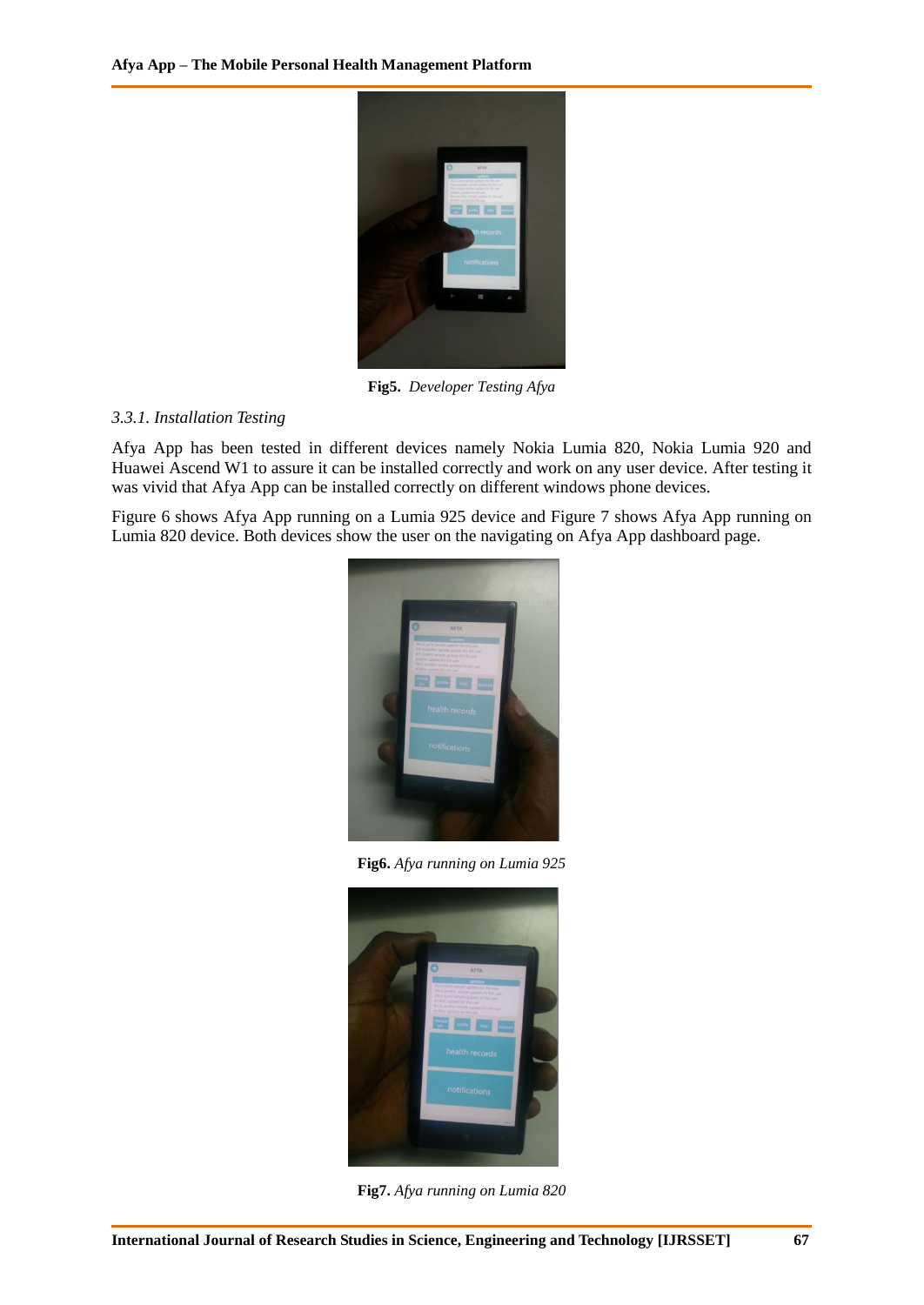#### *3.3.2. Functional and Non-Functional Testing*

Afya functional and non-functional requirements have been tested to make sure that all the required functionality are delivered to the user by verifyingspecific action performed on Afya App when a user is using Afya App.

Some tests done include checking if a user can store and show the medical records, patient specific issues, checking if a user can set notification and alarm, checking if multiple users can use Afya app and checking if user can get public emergency contacts.

From the functional and non-functional testing done, it was conclude that all functional and nonfunctional requirements have been archived.

#### *3.3.3. Destructive Testing*

Tests to attempts to make Afya App to fail to verify that Afya App functions properly even when invalid or unexpected inputs are entered by the user, therefore ensuring Afya App has robustness of input validation and error-management.

One of input fields tested are fields which input the users' PIN. PIN fields in Afya App, that on the PIN check page and the ones on the change PIN change have first been set to an input scope of numbers only therefore as seen on Figure 8user can only input number values, also since number input scope of number have the point sign "." for decimal if the user uses it on the any fields he will get the error message "Please input a number" as seen on Figure 8.



**Fig8.** *Message box notifying the user of an invalid PIN input*

#### *3.3.4. Performance Testing*

Test to determine how Afya App performs in terms of responsiveness and stability under a large workload was done.

Testing on how long to takes for Afya App to be loaded was done using visual studio 2013 ultimate edition windows phone application analysis and was determined to be 0.89 seconds.

Visual studio 2013 ultimate edition windows phone application analysis also checks how much an app is responsive, battery consumption and the phone memory used. Figure 9 Screenshot showing windows phone application analysis report shows Afya Apps' full windows phone application analysis report.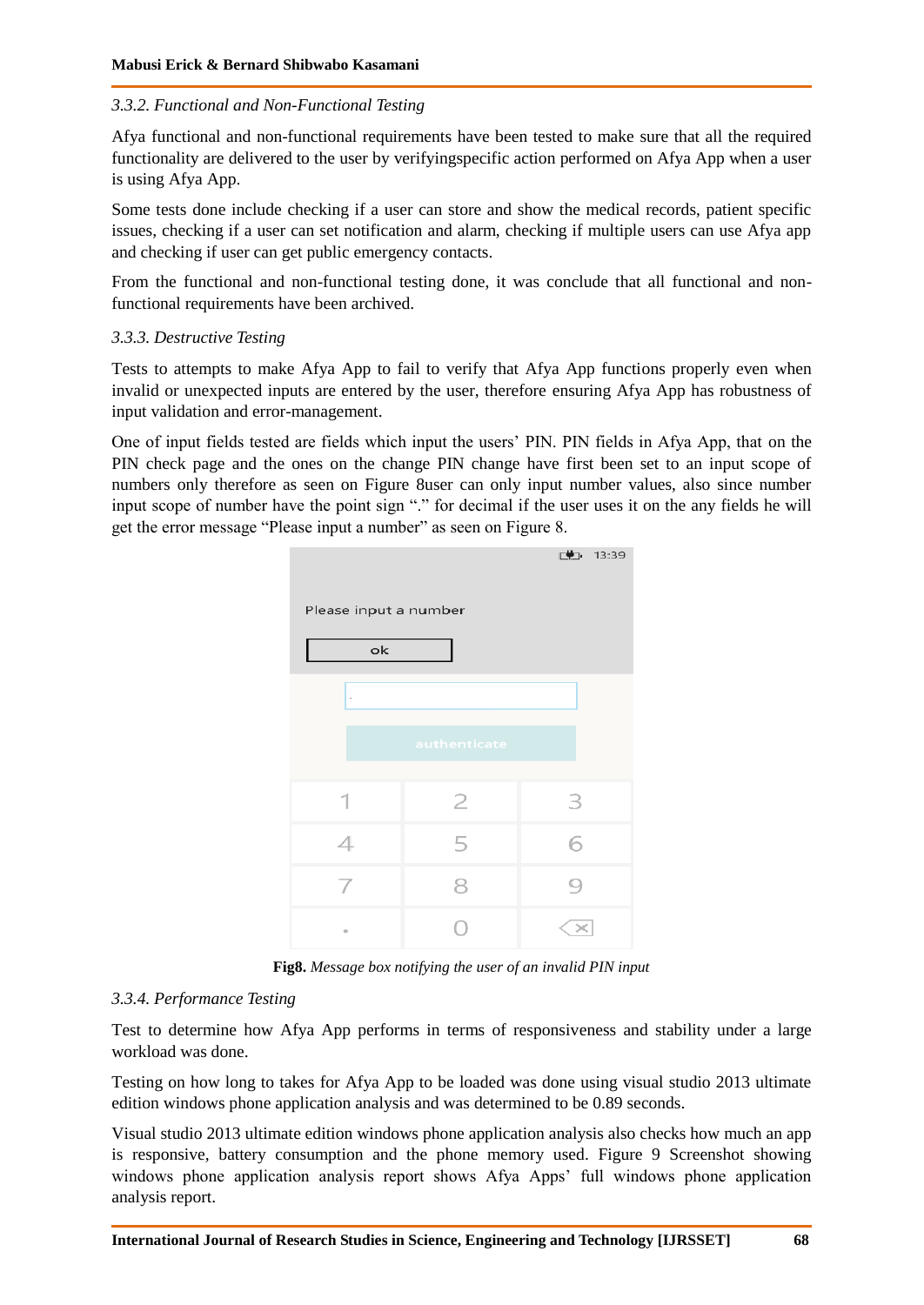| <b>REPORT</b>                                                               |          |          |                                                                                                                                                                                               |  |  |
|-----------------------------------------------------------------------------|----------|----------|-----------------------------------------------------------------------------------------------------------------------------------------------------------------------------------------------|--|--|
| The different parameters of the app as measured during the analysis session |          |          |                                                                                                                                                                                               |  |  |
| <b>Startup time</b>                                                         |          | 0.89 sec | App start time meets requirements.                                                                                                                                                            |  |  |
| <b>Responsiveness</b>                                                       | $\cdots$ |          | App is responsive.                                                                                                                                                                            |  |  |
| Total data uploaded                                                         |          | 0.80 KB  | Total data uploaded by app is 0.797 KB                                                                                                                                                        |  |  |
| Total data downloaded                                                       |          | 0.72 KB  | Total data downloaded by app is 0.715 KB                                                                                                                                                      |  |  |
|                                                                             |          |          | Battery charge remaining 5.20 hours The session consumed 3.51 mAh of battery charge in 43.77 secs. This rate of usage will drain a fully charged standard battery in approximately 5.20 hours |  |  |
| Max memory used                                                             | 57.55 MB |          | App max memory usage is 57.55 MB                                                                                                                                                              |  |  |
| Average memory used                                                         | 28.81 MB |          | App average memory use is 28.81 MB                                                                                                                                                            |  |  |

**Fig9.** *Screenshot showing windows phone application analysis report*

From the results shown on Figure 9, it was concluded that Afya App has high performance rate.

#### *3.3.5. Usability Testing*

Testing to check if Afya apps' user interface is easy to use and understand was done, and based on test users reviews Afya app interface is easy to use and understand.

Afya App has was debugged to a phone and given to 5 test users as shown on Table 2 to be tested for a minimum of 15 minutes and a maximum of as hours. After use of Afya App the test user comments and/or experience where recorded, Table 2 show the experience which the test users had while using Afya App.

**Table2.** *Test user experiences on use of Afya App*

| <b>Person</b> | Gender | <b>Education</b> | <b>Role/Occupation</b> | <b>Experience</b>                                               |
|---------------|--------|------------------|------------------------|-----------------------------------------------------------------|
| A             | Male   | Undergraduate    | Student                | Very easy to use                                                |
|               | Male   | Undergraduate    | Student                | Navigation and content arrangement is superb                    |
|               | Male   | Undergraduate    | Student                | Very easy to understand and getting way<br>through on first use |
|               | Female | Undergraduate    | Student                | Nice performance on my phone                                    |
|               | Female | Undergraduate    | Student                | Simple, excellent and east to use interface                     |

From the experiences of test users of Afya App show on Table 2, it was concluded that Afya App has a high usability.

#### *3.3.6. Security Testing*

Testing of how confidential health data is protected from hackers and another authorized access was done.

Based on the security tests done it was concluded personal health data of each user is well protected, and most essentially by checking PIN every time a use re-opens Afya App further descriptions of this testing is presented in Figure 10.

| <b>AFYA</b>           |                |   |  |  |  |  |  |  |
|-----------------------|----------------|---|--|--|--|--|--|--|
| Please enter your PIN |                |   |  |  |  |  |  |  |
|                       |                |   |  |  |  |  |  |  |
|                       |                |   |  |  |  |  |  |  |
| authenticate          |                |   |  |  |  |  |  |  |
|                       |                |   |  |  |  |  |  |  |
| 1                     | $\overline{2}$ | 3 |  |  |  |  |  |  |
| 4                     | 5              | 6 |  |  |  |  |  |  |
| 7                     | 8              | 9 |  |  |  |  |  |  |
|                       | $\Omega$       |   |  |  |  |  |  |  |
|                       |                |   |  |  |  |  |  |  |

**Fig10.** *Screenshot showing PIN checking on reactivating of the Afya App*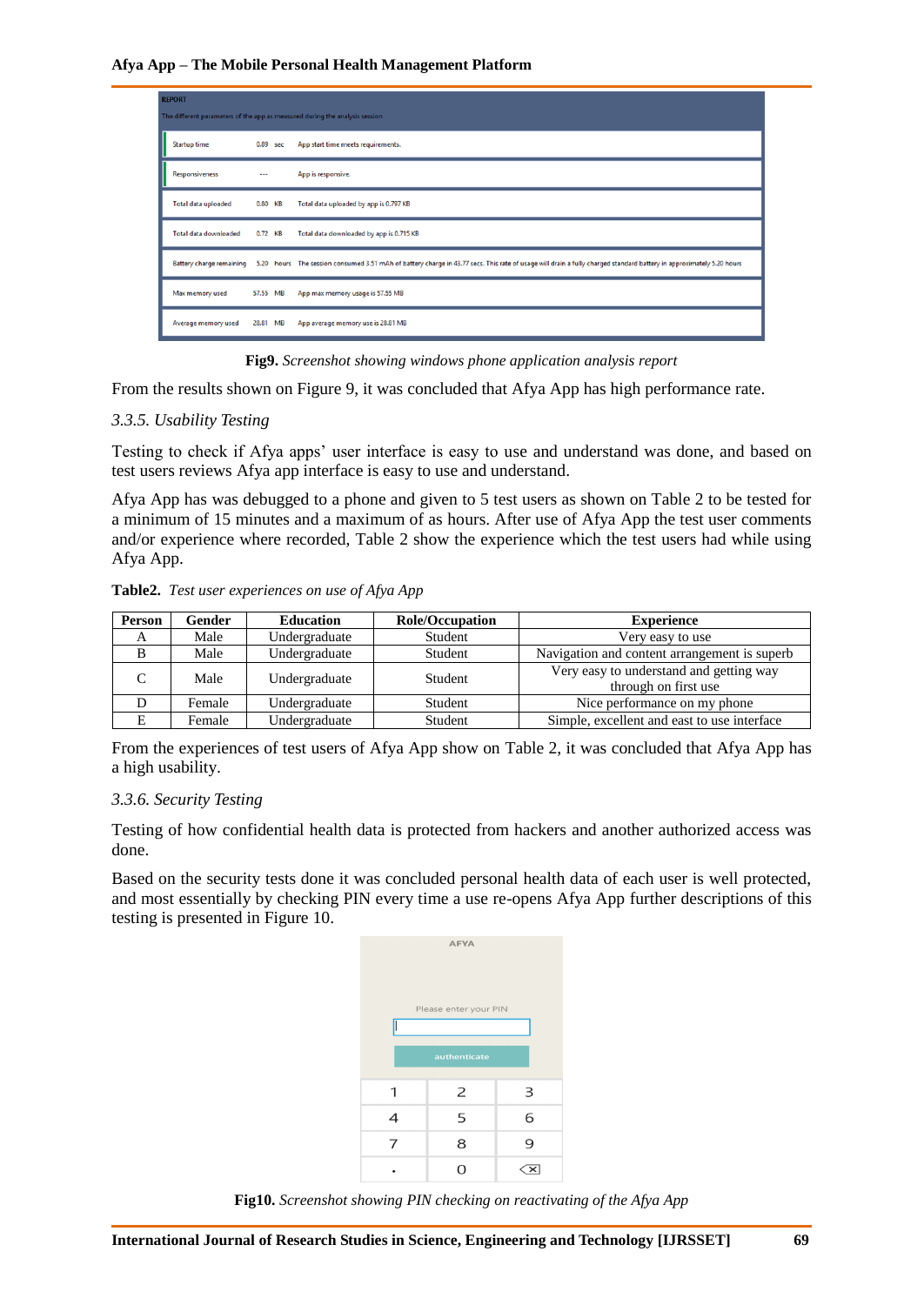#### **4. CONCLUSION**

The digitization of medical records is important so as to provide a way that individuals are able to track and monitor their health records stored in different hospitals (or medical institution). This also serves the purpose of allowing doctors to monitor their patients' closely hence patients getting medical services on the go and little by little helping to save life. Current hospital information systems should have Application Programming Interfaces (APIs) to allow other systems to integrate with them to share data that will help patients (and other users) so as to improve provision of health services globally.

Afya App enables users to create and retrieve medical services outside health institutions and schedule notification to help people improve their health. This has been found to be necessary to help saving life of a patient. With Afya App users can track and manage their health and health related issues outside hospital premises hence maintaining a good health while improve their productivity in all aspects of their livelihood.

#### **REFERENCES**

- [1] Columbia University Press, "hospital" 2014. [Online]. Available: <http://www.reference.com/> browse/hospital
- [2] International Data Corporation, "Press Release". 2013. [Online]. Available: http://www.idc.com/getdoc.jsp?containerId=prUS23946013#.UTCOPjd4DlY
- [3] P. Germanakos, C. Mourlas, and G. Samaras, A Mobile Agent Approach for Ubiquitous and Personalized. 10th International Conference on User Modeling (UM'05), 2005, (pp. 67–70). Edinburgh.
- [4] Kenya Ministry of Health, "Second Medium Term Plan, 2013-2017". 2013. [Online]. Available: http://www.health.go.ke/img/Second-Medium-Term-Plan-2013-2017-Transforming-Kenya-Pathway-to-Devolution-Socio-Economic-Development-Equity-and-National-Unity.pdf
- [5] Kenya Ministry of Health, "Kenya Health Policy 2012-2030". 2013. [Online]. Available: Ministry of Health: http://www.health.go.ke/img/Kenya-Health-Policy-2012-2030.pdf
- [6] International Telecommunication Union, "Statistics". 2013. [Online]. Available: http://www.itu.int/en/ITU-D/Statistics/Documents/statistics/2013/Mobile\_cellular\_2000- 2012.xls
- [7] Communications Commission of Kenya, "Mobile subscribers in the country inch towards 30million". 2013. [Online]. Available: http://www.cck.go.ke/ news/2012/ Mobile\_Sub scribers.html
- [8] Portio Research, "Fast growth of apps user base in booming Asia Pacific market." 2013. [Online]. Available: http://www.portioresearch.com/en/blog/2013/fast-growth-of-apps-userbase-in-booming-asia-pacific-market.aspx
- [9] United States Agency for International Development, "The Kenya Hospital Management Information System". 2013. [Online]. Available: http://pdf.usaid.gov/pdf\_docs/PNADE397.pdf
- [10] Pinnacle Systems, "Hospital Information Systems", 2014. [Online]. Available:: http://www.pinnaclesystemskenya.net/hisman.htm?compid=404837&formid=8&h=809ba0f53bf ff380df07
- [11] H. Khan,. "Challenges of setting up hospital management information system". 2013. [Online]. Available:: http://www.docstoc.com/docs/49834557/Challenges-of-setting-up-hospitalmanagement-information-system-%28HMIS
- [12] I. Genitsaridi, H. Kondylakis, L. Koumakis, K. Marias and M. Tsiknakis, Towards Intelligent Personal Health Record Systems: review, criteria and extensions. Procedia Computer Science, 2013, 327-334. doi:10.1016/j.procs.2013.09.043
- [13] R. Alawneh, E. A. Sheikh, and R. Kanaan (2011). Development of Embedded Personal Health Care Record System. iBusiness, 178-183. doi:10.4236/ib.2011.32024
- [14] H. El-Ghareeb, Object Oriented Analysis and Design. 2014. [Online]. Available: http://www.slideshare.net/helghareeb/object-oriented-analysis-and-design-12164752
- [15] Microsoft. "MVVM". 2013. [Online]. Available: http://msdn.microsoft.com/en-us/ library/ gg430869%28v=PandP.40%29.aspx